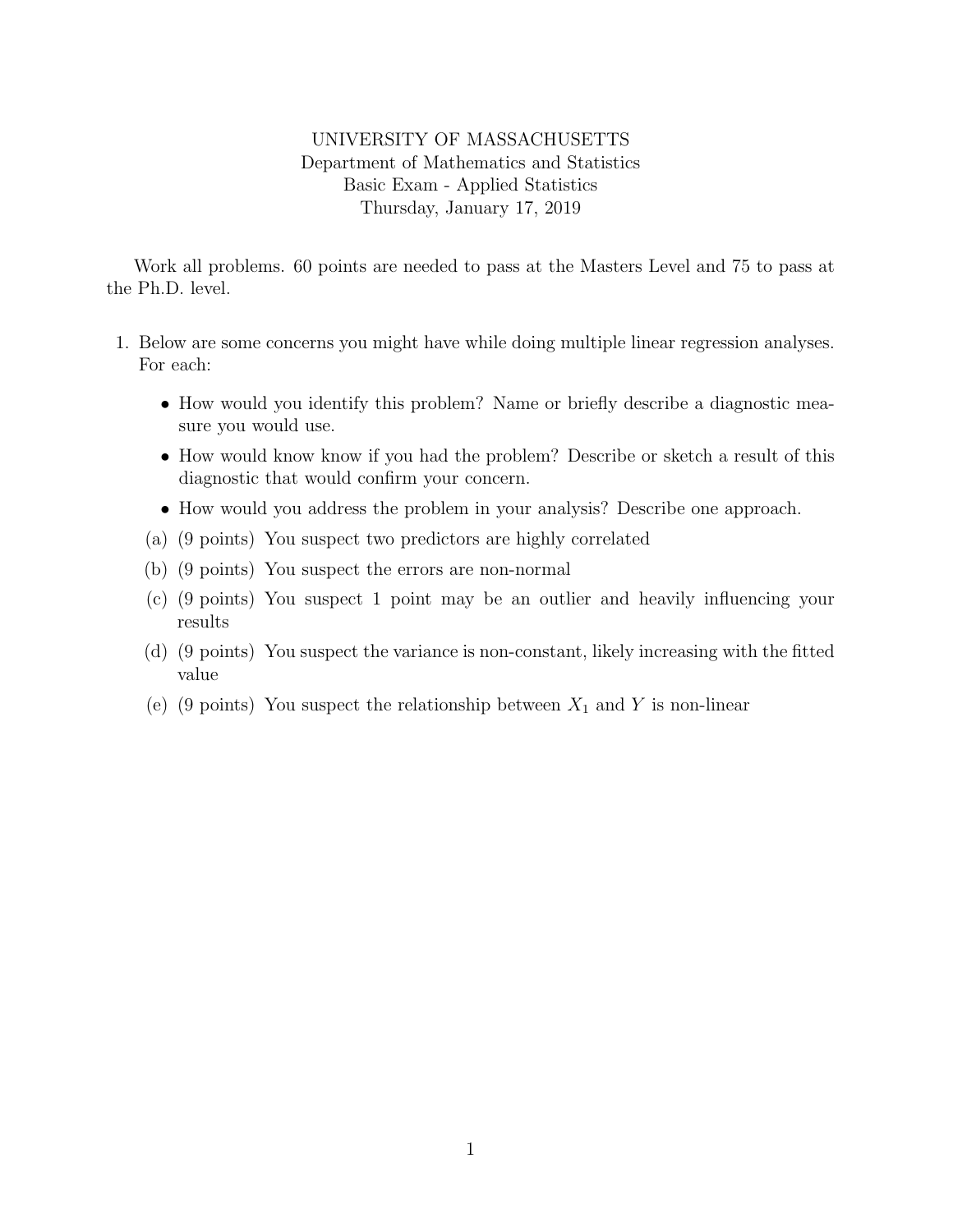2. Consider the dataset  $\{(x_i, y_i)\}_{i=1}^{2n}$  plotted in the figure below. The dataset is divided in two, with *n* observations where  $x_i < c$  and *n* observations with  $x_i > c$ .



To accommodate the change of behavior at  $x = c$ , you adopt a *change point linear model:* 

$$
y_i = \alpha_0 + \gamma_0 x_i + (\delta + \eta x_i) Z_i + e_i, \quad i = 1, ..., 2n,
$$

where

$$
Z_i = \begin{cases} 0 & x_i < c \\ 1 & x_i > c, \end{cases}
$$

and  $e_i \sim N(0, \sigma^2)$ .

(a) (3 points) What is the interpretation of  $\delta$  and  $\eta$ ?

Now suppose a previous analyst (naively) adopted separate models for dataset 1,  $D_1 =$  $\{(x_i, y_i) : x_i < c\}$ , and dataset 2,  $D_2 = \{(x_i, y_i) : x_i > c\}$ :

$$
y_i = \alpha_j + \gamma_j x_i + e_{ij}, \quad e_{ij} | x_i \sim N(0, \sigma_j^2), \quad x_i \in D_j, \quad j = 1, 2
$$

and found least squares estimates  $\hat{\alpha}_j$ , and  $\hat{\gamma}_j$ , and unbiased estimate  $\hat{\sigma}_j$  for  $j = 1, 2$ .

(b) (5 points) Provide least squares estimates for  $\alpha_0, \gamma_0, \delta$ , and  $\eta$  and an unbiased estimate of  $\sigma^2$ , as functions of  $\hat{\alpha}_j, \hat{\gamma}_j$ , and  $\hat{\sigma}_j, j = 1, 2$ .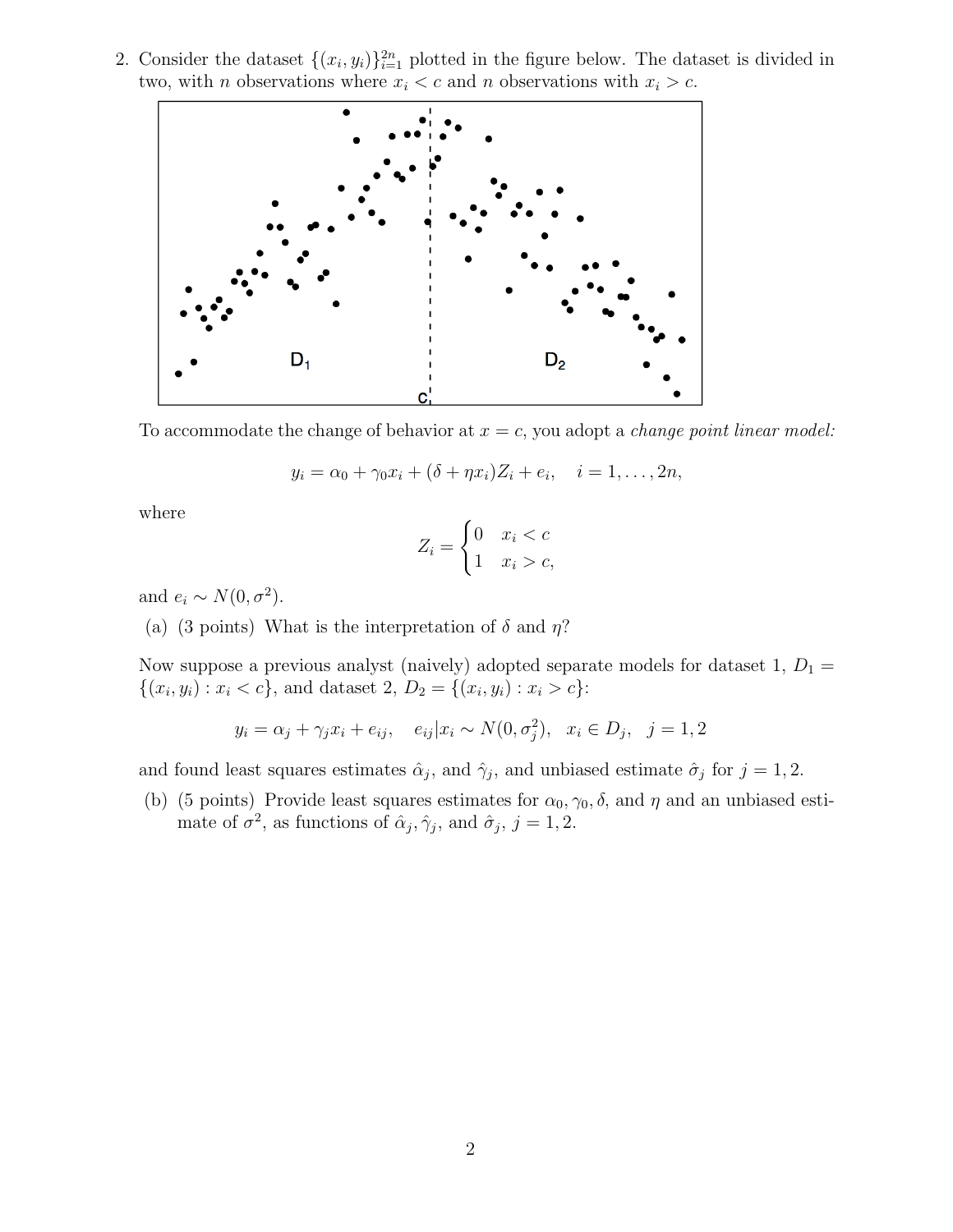3. Consider the data in the table below from a study of automobile accidents in Florida in 1988.

|                    | Ejected?       |      | Fatal incident Nonfatal incident | Total   |
|--------------------|----------------|------|----------------------------------|---------|
| Seat belt used     | Yes            | 14   | 1105                             | 1119    |
|                    | N <sub>o</sub> | 483  | 411,111                          | 411,594 |
| Total              |                | 497  | 412,216                          | 412,713 |
| Seat belt not used | Yes            | 497  | 4624                             | 5121    |
|                    | N <sub>o</sub> | 1008 | 157,342                          | 158,350 |
| Total              |                | 1505 | 161,966                          | 163,471 |

A logistic binomial GLM was used to model the likelihood of a fatal incident as a function of whether a seat belt was used and whether the driver was ejected. (note: a 'fatality' is when someone dies, and being 'ejected' means falling or flying out of the car in the accident).

The maximum likelihood values for the coefficients and the variance-covariance matrix are given below:

|                | Coefficients: (Intercept)     | belt                                         | eject                                                    |
|----------------|-------------------------------|----------------------------------------------|----------------------------------------------------------|
|                | $-5.0436$                     | $-1.7173$                                    | 2.7978                                                   |
| var-cov:       | (Intercept)                   | belt                                         | eject                                                    |
| (Intercept)    |                               | $0.0009735536 - 0.0009350671 - 0.0009322571$ |                                                          |
| belt           | $-0.0009350671$               | 0.0029176633                                 | 0.0008062108                                             |
| eject          | $-0.0009322571$               | 0.0008062108                                 | 0.0030532124                                             |
|                |                               |                                              | (Dispersion parameter for binomial family taken to be 1) |
| Null deviance: | 3568                          | on 3                                         | degrees of freedom                                       |
|                | Residual deviance: 2.854 on 1 |                                              | degrees of freedom                                       |

- (a) (3 points) Estimate the probability that an automobile accident where the driver did not use a seat belt and was not ejected resulted in a fatality.
- (b) (3 points) Estimate a 95% confidence interval on the probability from part (a).
- (c) (3 points) How much does wearing a seat belt affect the estimated odds of having a fatal incident, holding other variables constant? Is this effect statistically significantly different from 0?
- (d) (3 points) Adam argues that the effect in part (c) represents the causal effect of wearing a seat belt on fatalities. Beth argues that this is only part of the causal effect: people who wear seat belts are also less likely to be ejected from the car, and therefore even less likely to die. Who is right? Support your answer, and, if you agree with Beth, provide a numerical argument based on the data given.